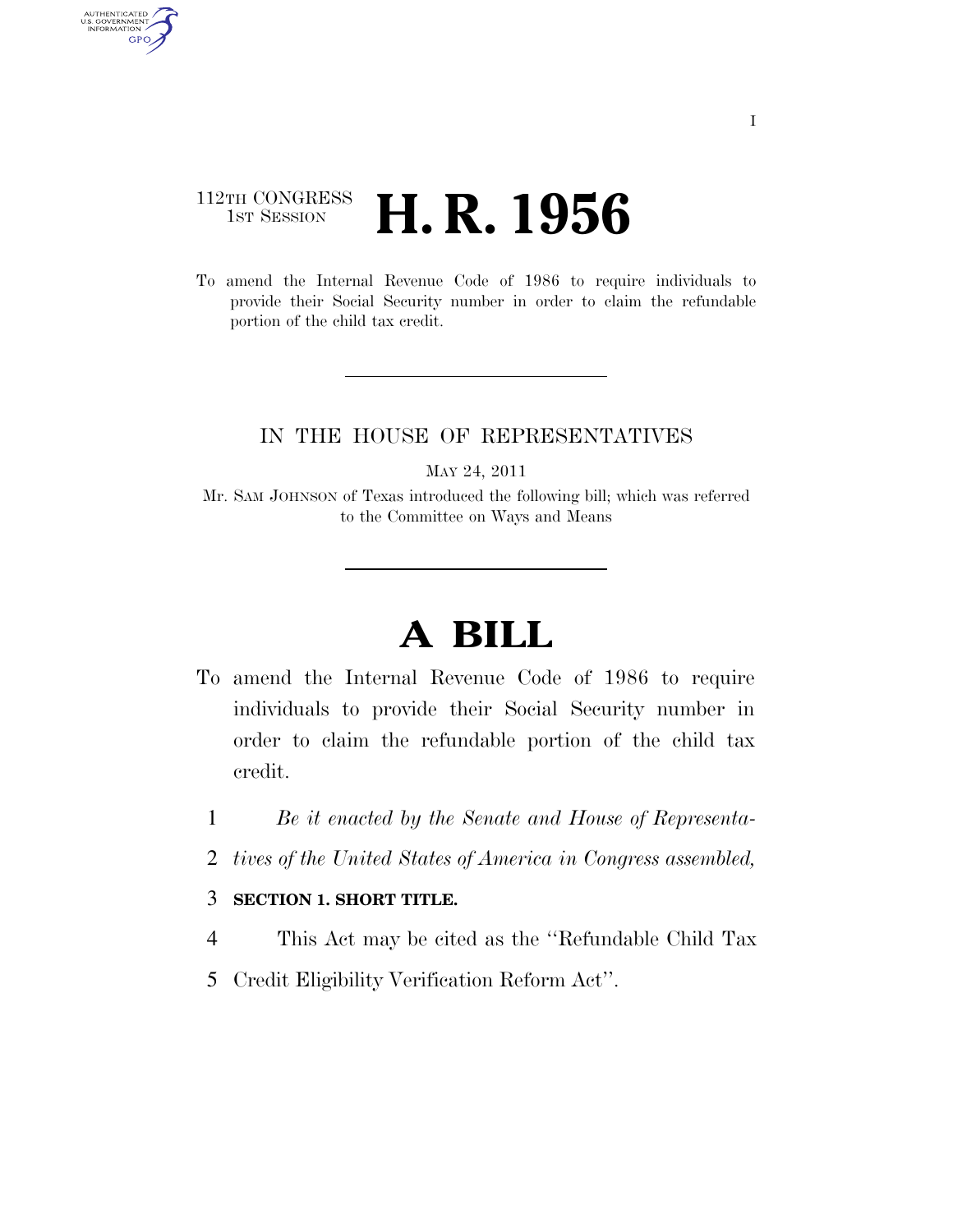| 1              | SEC. 2. SOCIAL SECURITY NUMBER REQUIRED TO CLAIM                     |
|----------------|----------------------------------------------------------------------|
| $\overline{2}$ | THE REFUNDABLE PORTION OF THE CHILD                                  |
| 3              | TAX CREDIT.                                                          |
| $\overline{4}$ | (a) IN GENERAL.—Subsection (d) of section 24 of the                  |
| 5              | Internal Revenue Code of 1986 is amended by adding at                |
| 6              | the end the following new paragraph:                                 |
| 7              | "(5) IDENTIFICATION REQUIREMENT WITH RE-                             |
| 8              | SPECT TO TAXPAYER.-                                                  |
| 9              | "(A) IN GENERAL.—Paragraph $(1)$ shall                               |
| 10             | not apply to any taxpayer for any taxable year                       |
| 11             | unless the taxpayer includes the taxpayer's So-                      |
| 12             | cial Security number on the return of tax for                        |
| 13             | such taxable year.                                                   |
| 14             | "(B) JOINT RETURNS.—In the case of a                                 |
| 15             | joint return, the requirement of subparagraph                        |
| 16             | (A) shall be treated as met if the Social Secu-                      |
| 17             | rity number of either spouse is included on such                     |
| 18             | return.                                                              |
| 19             | $\lq\lq$ (C)<br>OMISSION TREATED<br>$\mathbf{A}\mathbf{S}$<br>MATHE- |
| 20             | MATICAL OR CLERICAL ERROR.—Any failure to                            |
| 21             | meet the requirement of subparagraph (A) shall                       |
| 22             | be treated as a mathematical or clerical error                       |
| 23             | and assessed according to section $6213(b)(1)$ .".                   |
| 24             | (b) CONFORMING AMENDMENT.—Subsection (e) of                          |
| 25             | section 24 of such Code is amended by inserting "WITH                |